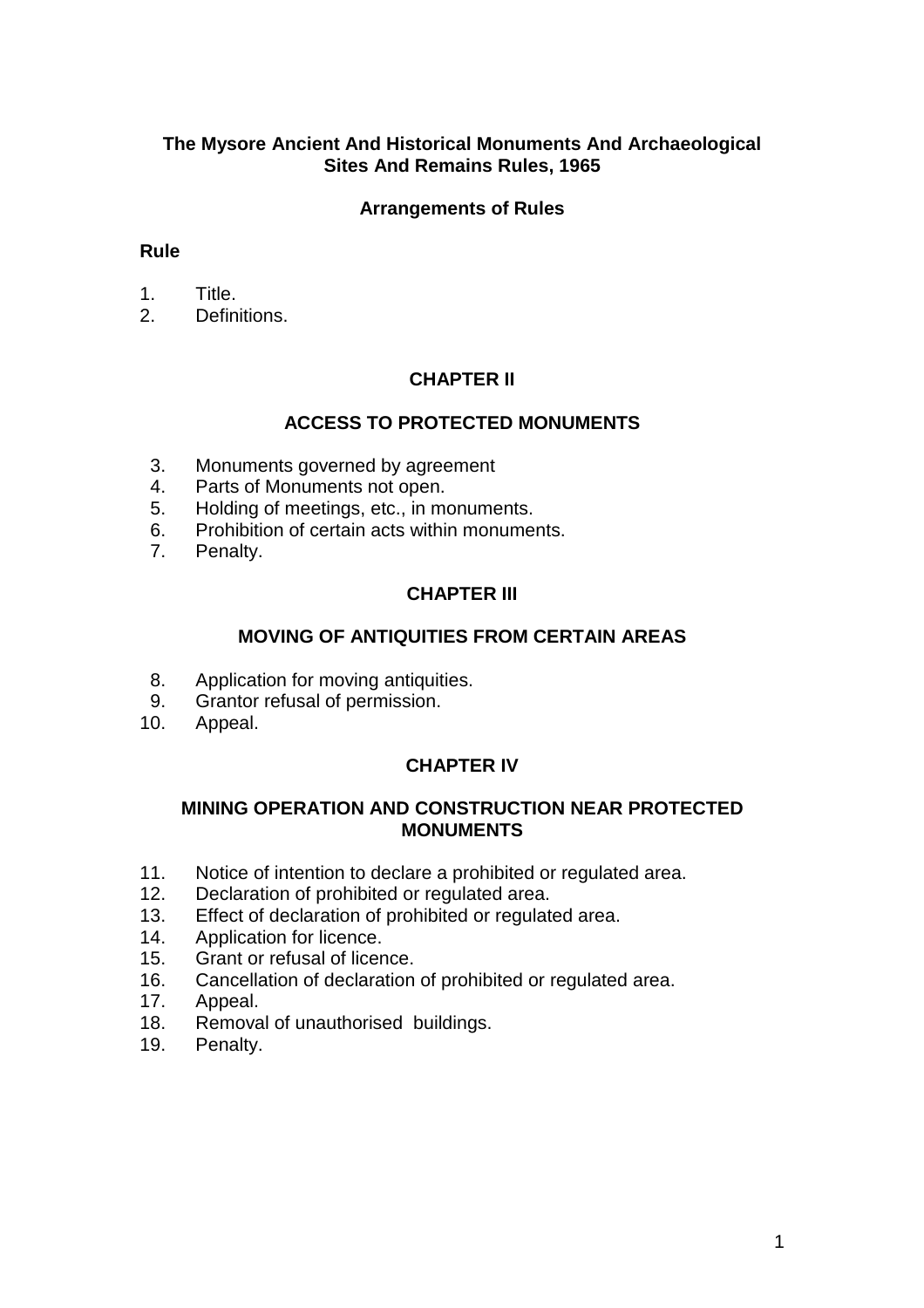# **CHAPTER V**

## **COPYING AND FILMING OF PROTECTED MONUMENTS**

- 20. Permission required for copying certain monuments.
- 21. Conditions of copying other monuments.
- 22. Licence required for filming.
- 23. Application for licence.
- 24. Grant or refusal of licence.
- 25. Cancellation of licence.
- 26. Appeal.
- 27. Certain rules not affected.
- 28. Penalty.

# **CHAPER VI**

# **MISCELLANEOUS**

- 29. Manner or preferring as appeal.
- 30. Service of orders and notices.
- 31. Repeal and savings.

# **SCHEDULE**

Form I to from V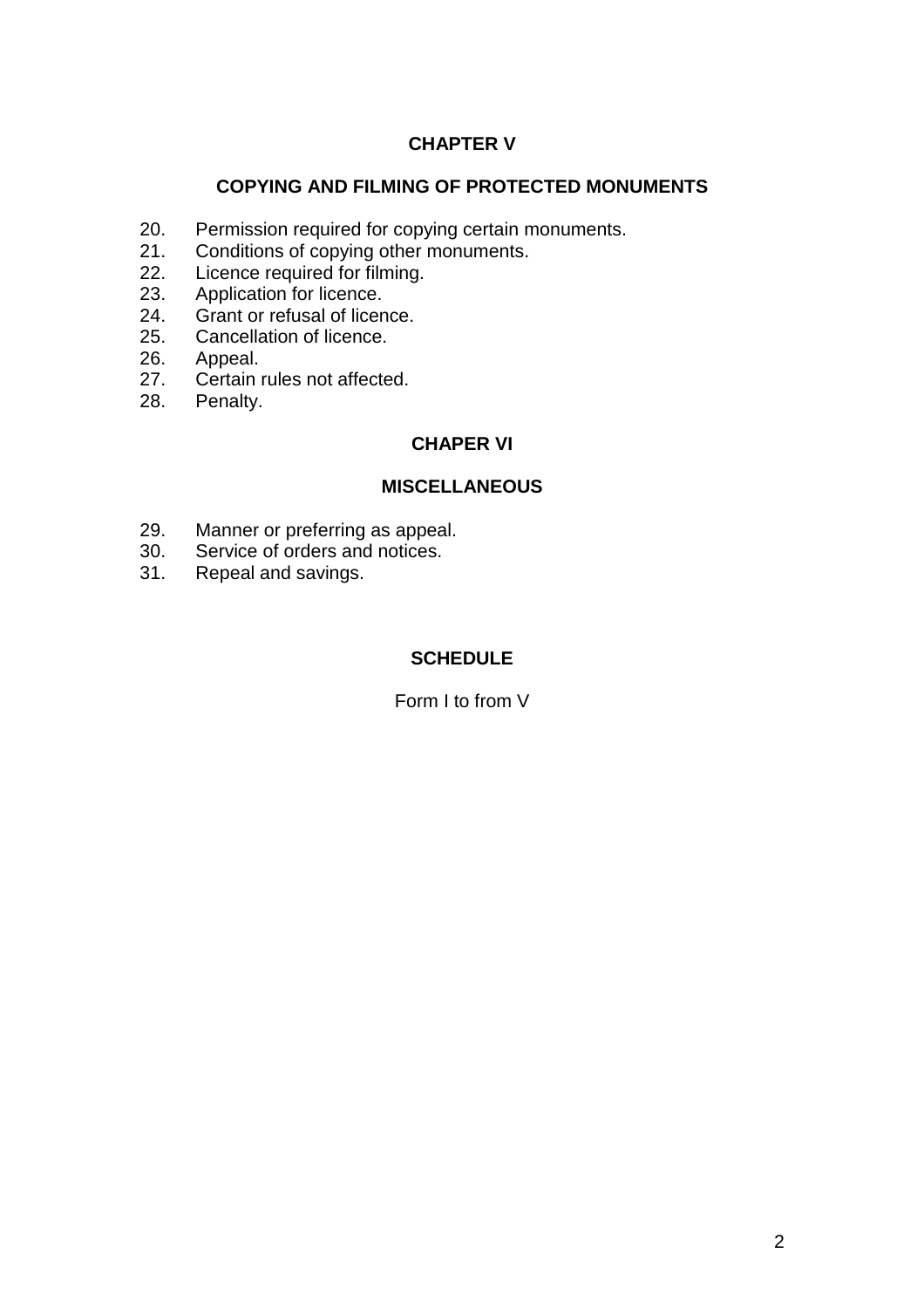### **EDUCATION SECRETARIAT**

#### **NOTIFICATION**

#### *Bangalore dated the 7th June 1966*.

G.S.R.1021.-In exercise of the powers conferred by Section 31 of the Mysore Ancient and Historical Monuments and Archaeological Sites and Remains Act, 1961 (Mysore Act 7 of 1962), the Government of Mysore hereby makes the following rules the draft of the same having been previously published as required by sub-section (1) of the said section in Notification No. ED 16 SAR 64, dated the  $23<sup>rd</sup>/25<sup>th</sup>$  November 1965, as G.S.R. 752 in Part IV -2C (i) of the Mysore Gazette, dated the 9<sup>th</sup> December 1965, namely:-

#### **The Mysore Ancient And Historical Monuments And Archaeological Sites And Remains Rules, 1965.**

1. **Title** - These rules may be called the Mysore Ancient and Historical monuments and Archaeological Sites and Remains Rules, 1966.

2. **Definitions** - In these rules, unless the context otherwise requires -

(a) 'Act' means the Mysore Ancient and Historical Monuments and Archaeological Sites and Remains Act, 1961 (Mysore Act 7 of 1962);

(b) 'construction' of any structure includes additions to or alterations of an existing building;

(c) 'copying', together with its grammatical variations and cognate expressions, means the preparation of copies by photography or by mould or by squeezing and includes the preparation of a cinematographic film with the aid of a hand camera which is capable of taking films of not more than eight millimeters and which does not require the use of a stand or involve any special previous arrangement;

(d) 'filming', together with its grammatical variations and cognate expressions, means the preparation of cinematographic film with the aid of camera which is capable of taking film with the aid of camera which is capable of taking films of more than eight millimetres and which requires the use of a stand or involves other special previous arrangements;

(e) 'form' means a form set out in the Schedule;

(f) 'mining operation ' means any operation for the purpose of searching for or obtaining minerals and includes quarrying, excavating minerals and includes quarrying, excavating, blasting and any operation of the like nature;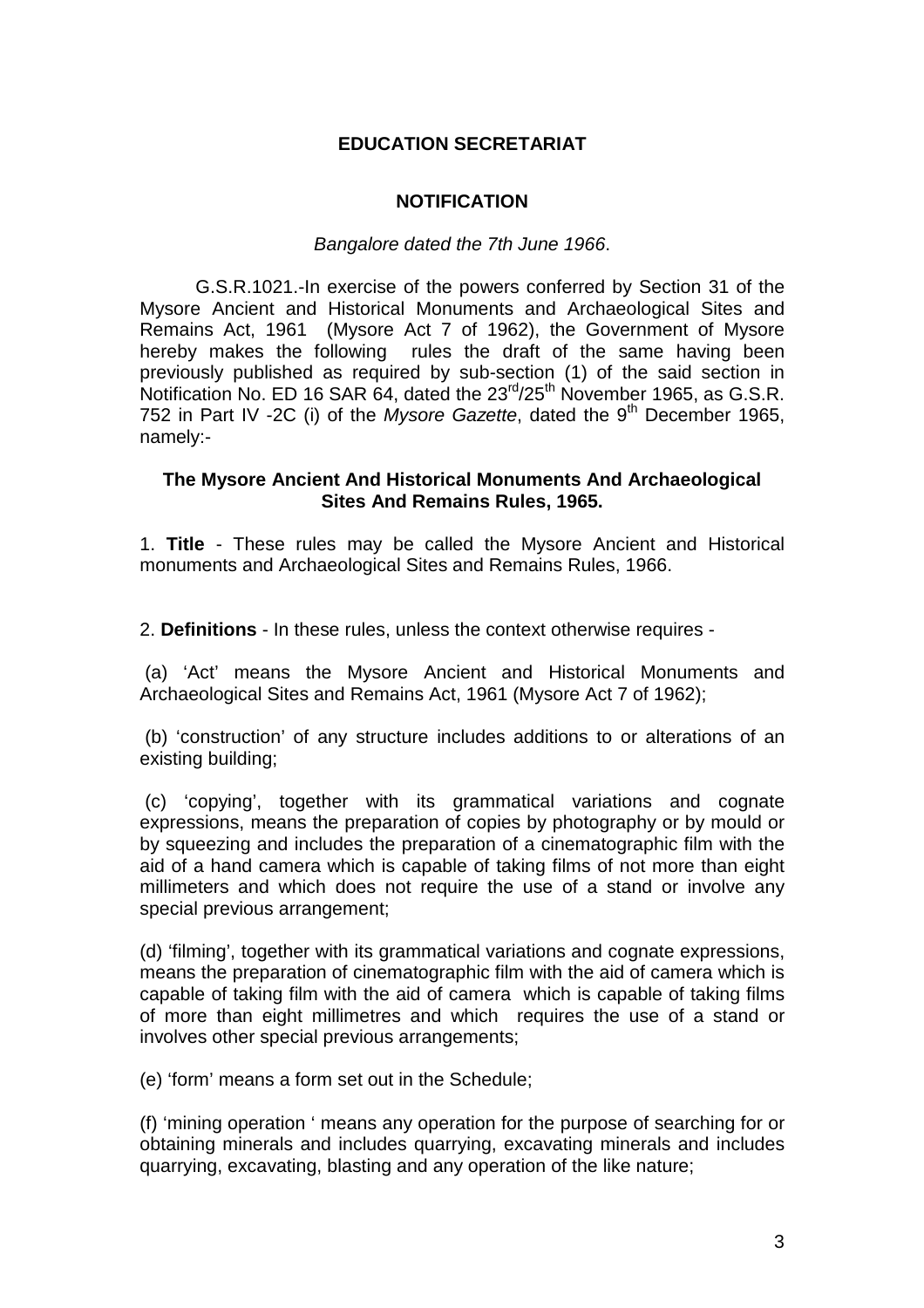(g) 'prohibited area' or 'regulated area' means an area near or adjoining a protected monument which the State Government has, by notification in the Official Gazette, declared to be a prohibited area, or, as the case may be , a regulated area, for purposes of mining operation or construction or both;

- (h) 'schedule' means a Schedule appended to these rules; and
- (i) 'section ' means a section of the Act.

## **CHAPTER II**

#### **Access to Protected Monuments**

#### **3. Monuments governed by agreement**.

(1) Access to protected monuments in respect of which an agreement has been under Section 6, or in respect of which an order has been made by the Government under Section 9, shall be governed by the provisions of the agreement or, as the case may be, the order; and nothing in rules 4 or 5 shall be construed as affecting any such agreement or order.

(2) A copy of the relevant provisions of every such agreement or order shall be exhibited in a conspicuous part of the monument concerned.

#### **4. Parts of Monuments not open**

The Director may, by order, direct that any specified part of a protected monument shall not be open, permanently or for a specified period, to any person other than the Director, his agents, subordinates and workmen and any other Government servant on duty at such part.

#### **5. Holding of meetings, etc., in monuments**

(1) No protected monuments shall be used for the purpose of holding any meeting, reception, party, conference or entertainment except under and in accordance with a permission in writing granted by the Government.

#### **6. Prohibition of certain acts within monuments**

No person shall within a protected monument,-

(a) do any act which causes or is likely to cause damage or injury to any part of the monument; or

(b) discharge any fire –arms; or

(c) cook or; consume food except in areas, if any permitted to be used for that purpose; or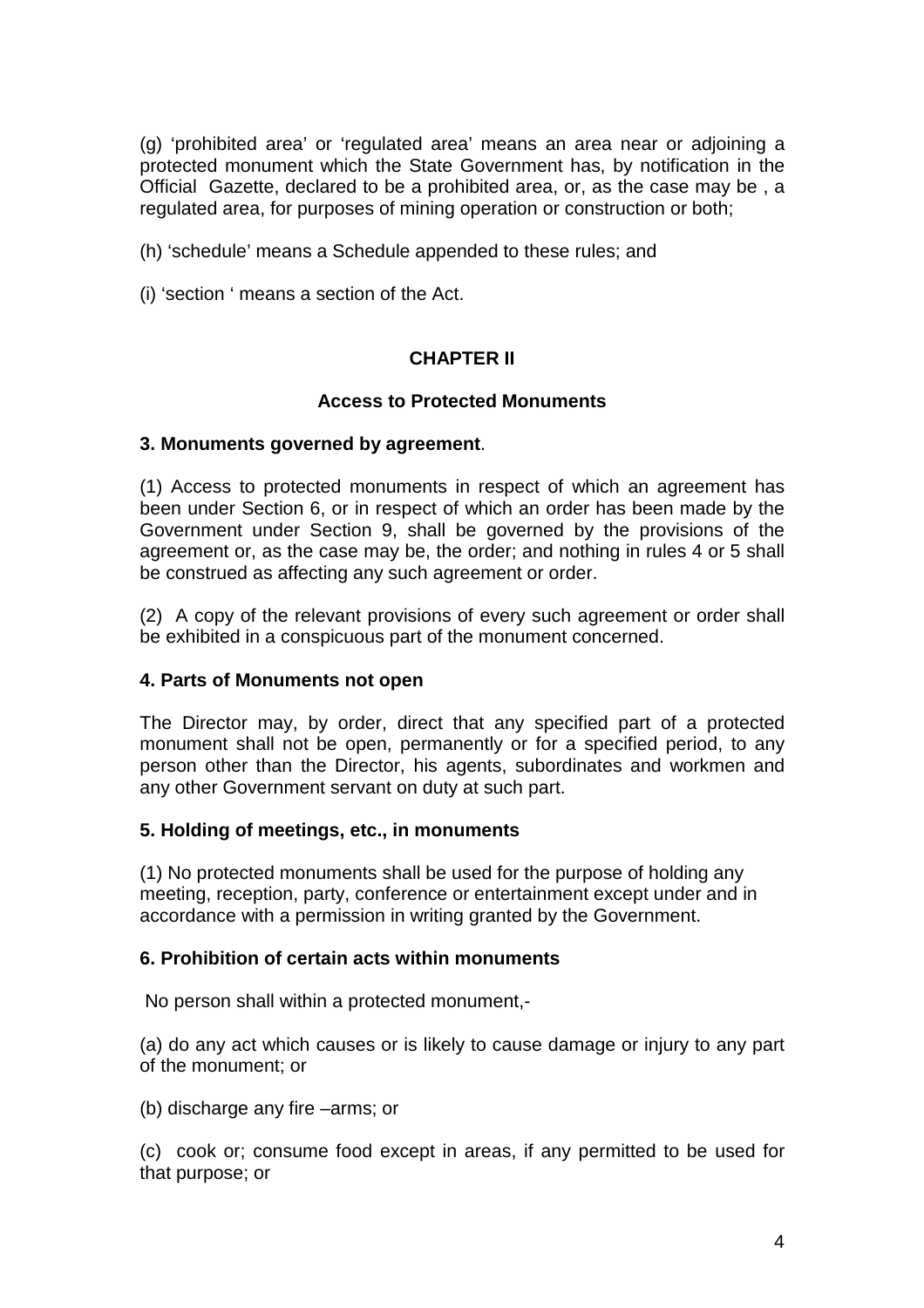(d) hawk or sell any goods or wares or canvas any customer for such goods or wares or display any advertisement in any form or show a visitor round for monetary consideration except under the authority of, or under and in accordance with the conditions of a licence granted by the Director, or

(e) beg for alms; or

(f) violate any practice, usage or custom applicable to or observed in the monument; or

(g) bring, for any purpose other than the maintenance of the monument,--

(i) any animal, or

(ii) any vehicle except in areas reserved for the parking thereof.

#### **7. Penalty**

**Whoever** 

(i) unlawfully enters any protected monument or part thereof at a time when, under these rules, it is not to be kept open, or

(ii) contravenes any of the provisions of rule 5 or rule 6, shall be punishable with fine which may extend to five hundred rupees.

#### **CHAPTER III**

#### **MOVING OF ANTIQUITIES FROM CERTAIN AREAS**

#### **8. Application for moving antiquities**

Every application for permission to move any antiquities or any class of antiquities in respect of which a notification has been issued under sunsection (1) of section 22 shall be made in Form I to the Director at least three moths before the proposed date of the moving.

#### **9. Grant or refusal of permission**

On receipt of an application under rule 8, the Director may, after making such enquiry as he may deem necessary, grant permission for the moving of all at any of the antiquities or, for reasons to be recorded, refuse such permission.

#### **10. Appeal**

Any person aggrieved by an order of the Director under rule 9, may prefer an appeal to the Government and the decision of the Government on such appeal shall be final.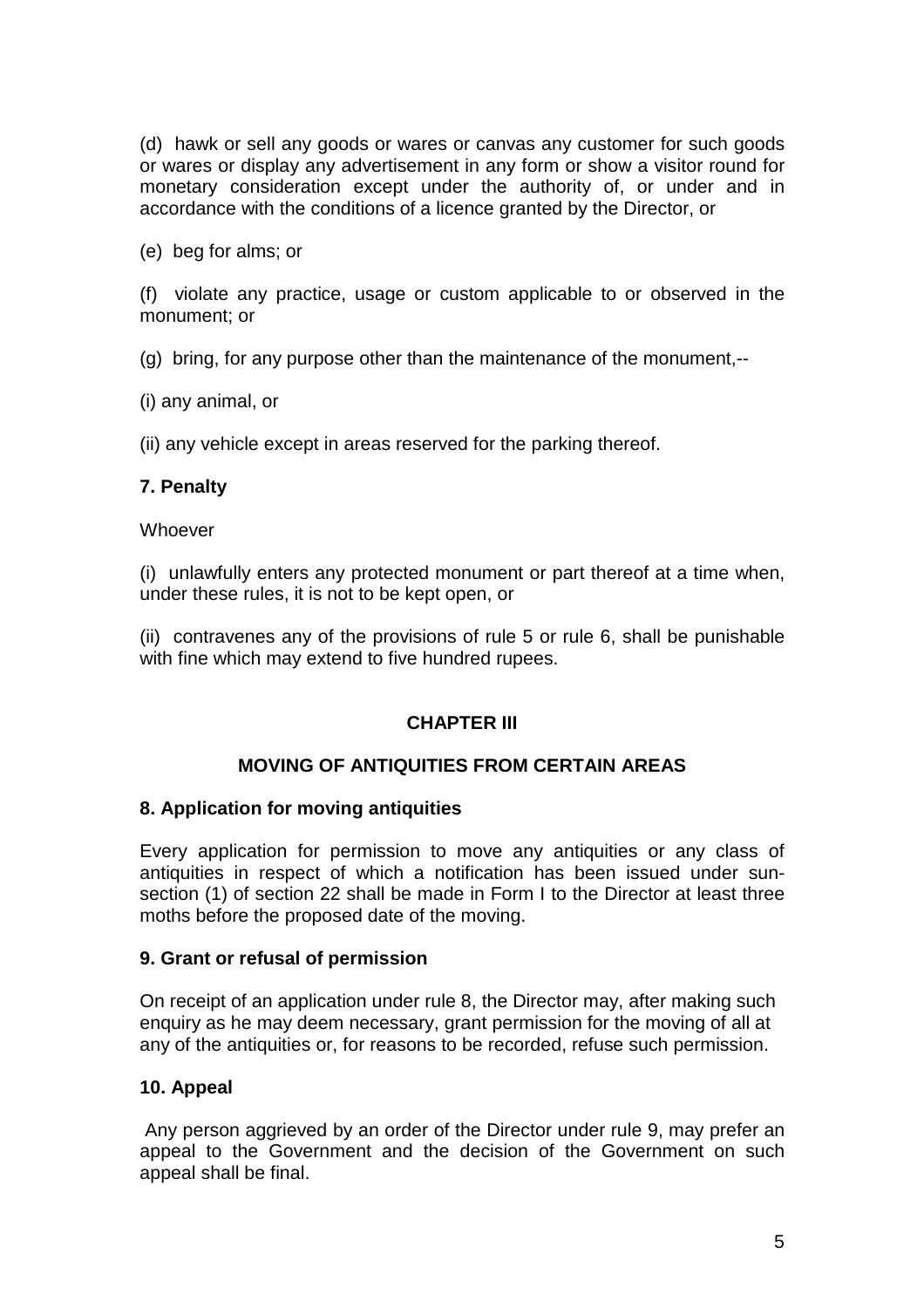# **CHAPTER IV**

### **MINING OPERATION AND CONSTRUCTION NEAR PROTECTED MONUMENTS.**

#### **11. Notice of intention to declare a prohibited or regulated area**

(1) before declaring an area near or adjoining a protected monument, to be a prohibited area or a regulated area for purposes or mining operation or construction or both, the Government shall, by notification in the Official Gazette, give one month's notice of its intention to do so, and a copy of such notification shall be affixed in a conspicuous place near the area.

(2) Every such notification shall specify the limit of the area which is to be so declared and shall also call for objections, if any, from interested persons.

#### **12. Declaration of prohibited or regulated area**

After the expiry of one month from the date of the notification under rule 11 and after considering the objections, if any, received within the said period, the Government may declare, by notification in the Official Gazette, the area specified in the Notification in the under rule 11 or any part, of such area, to be a prohibited area or, as the case may be, a regulated area for purposes of mining operation or construction or both.

#### **13. Effect of declaration of prohibited or regulated area**

No person other than the Director shall undertake any mining operation or any construction-

(a) in a prohibited area, or

(b) in a regulated area, except under and in accordance with the terms and conditions of licence granted by the Director.

#### **14. Application for licence**

Every person intending to undertake any mining operation or any construction in a regulated area shall apply to the Director in Form II at least three months before the date of commencement of such operation or construction.

#### **15. Grant or refusal of licence**

(1) On receipt of an application under rule 14, the Director may grant a licence or, if he is satisfied that the licence asked for should not be granted, may for reasons to be recorded, refuse to grant a licence.

(2) Every licence granted under sub-rule (1) shall be in form III and be subject to the following conditions, namely:-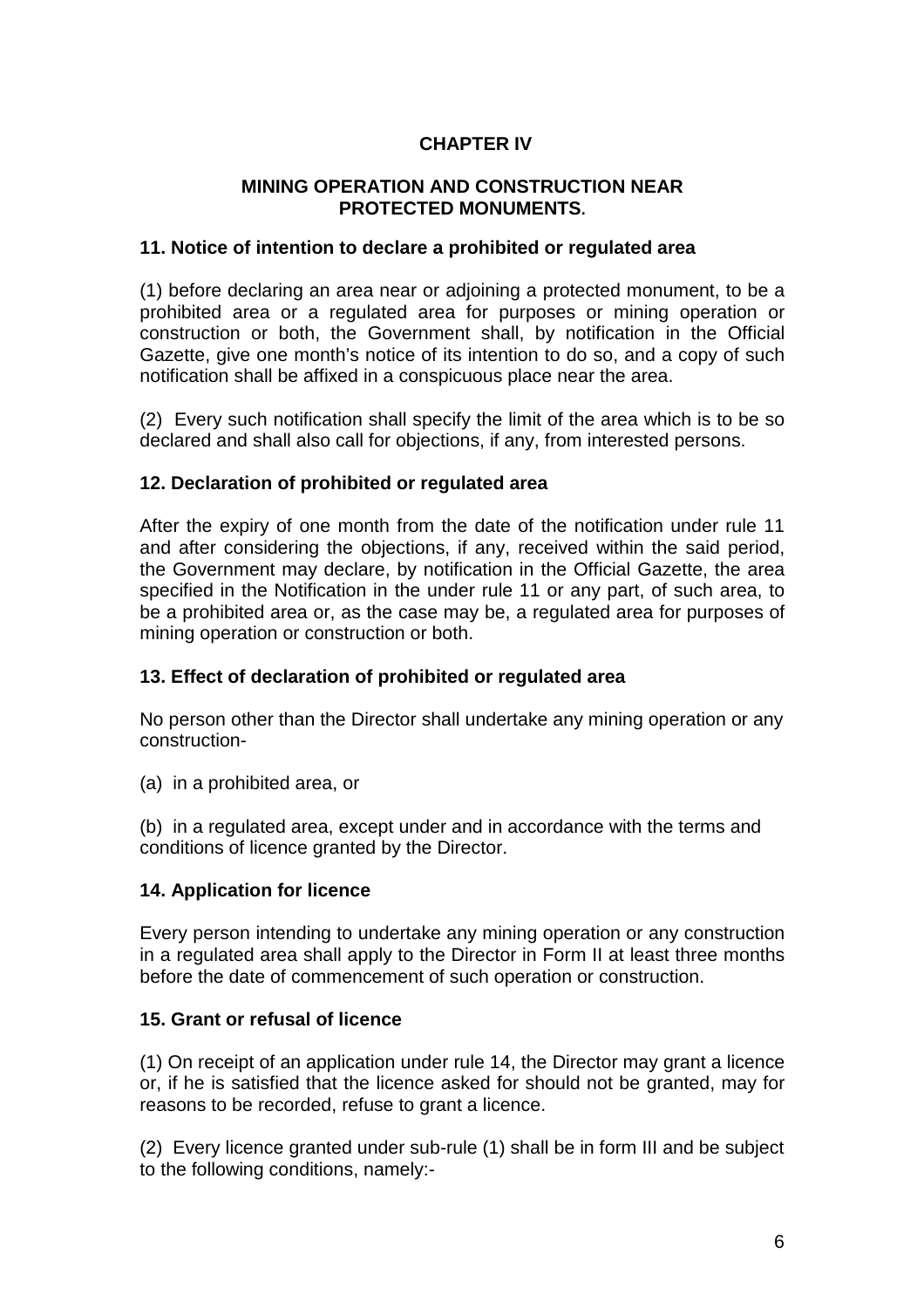- (a) the licence shall not be transferable
- (b) it shall be valid for the period specified therein; and

(c) any other condition relating to the manner of carrying out the mining operation or the construction which the Director may specify in the licence for ensuring the safety and appearance of , and the maintenance of approach and access to , the protected monument.

### **16. Cancellation of licence**

The Director may, by order, cancel a licence granted under rule 15, if he is satisfied that any of its conditions have been violated:

Provided that no licence shall be cancelled unless the licensee has been given an opportunity to make his objections.

## **17. Appeal**

Any person aggrieved by an order of the Director made under rule 15 or rule 16, may prefer an appeal to the Government; and the decision of she Government on such appeal shall be final.

#### **18. Removal of unauthorized buildings**

(1) The Government may,by order, direct the owner or occupier of an unauthorized building in a prohibited area or in a regulated area or of a building or part thereof which has been constructed in contravention of any of the conditions of a licence granted under rule 15, to remove such building or part thereof within a period specified in that order.

(2) If the owner or occupier refuses or fails to damply with an order made under sub-rule (1), the Government. May direct the District Magistrate to cause the building or part thereof to be removed, and the owner or occupier shall be liable to pay the cost of such removal.

#### **19. Penalty**

Whoever-

(i) unlawfully undertakes any mining operation or construction in a prohibited area or in a regulated area, or

(ii) contravenes any of the conditions of a licence, or

(iii) rails or refuses to eomply with an order made under sub-rule (1) of rule 18, shall be punishable with imprisonment which may extend to three months or with fine extend to two thousand rupees or with both.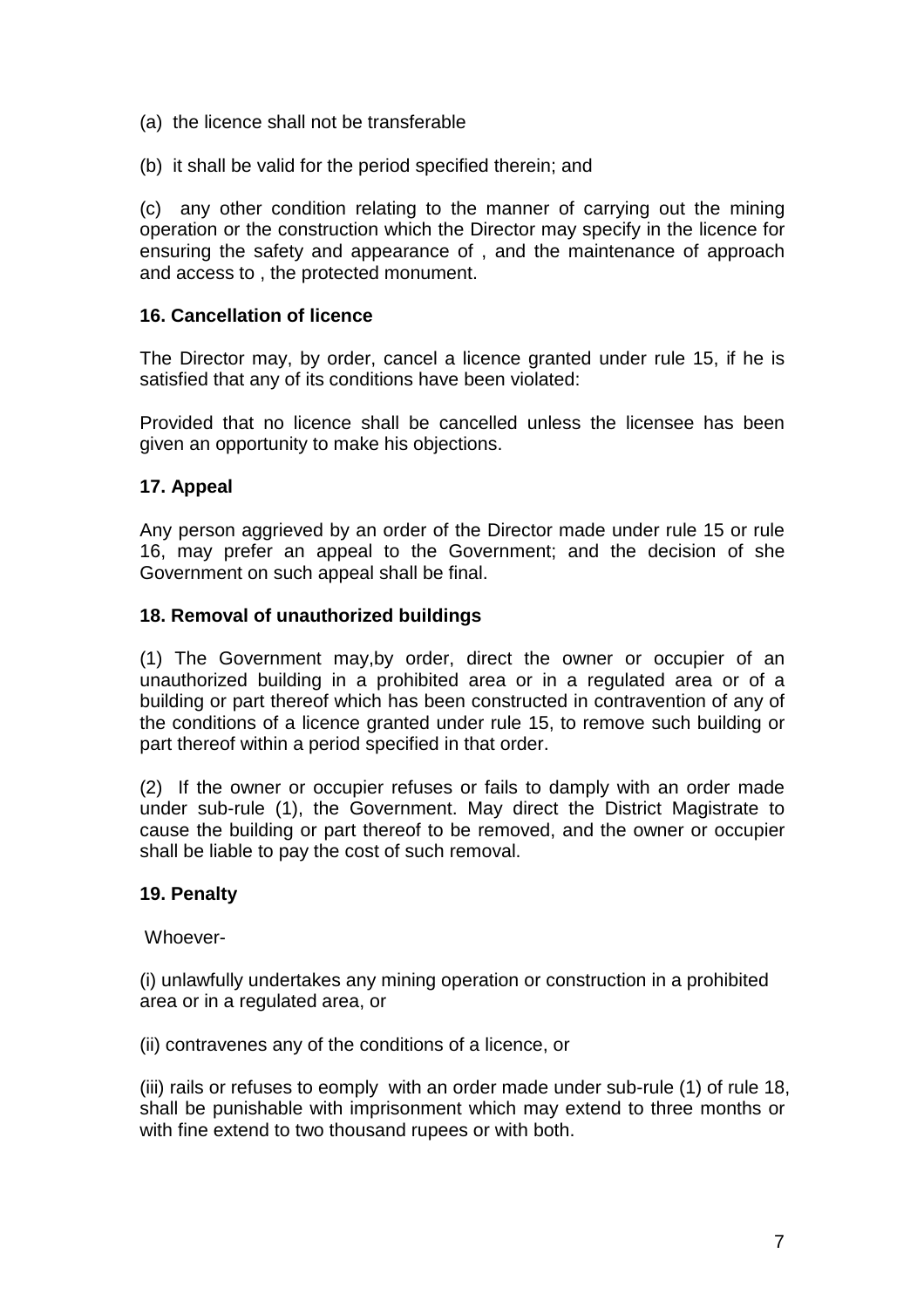## **CHAPTER V**

## **COPYING AND FILMING OF PROTECTED MONUMENTS**

#### **20. Permission required for copying certain monuments**

The Director may, by order, direct that no person other than an officer authorized by him in this behalf shall copy any specified monument or part thereof except ender and in accordance with the terms and conditions of permission in writing granted by the Director.

#### **21. Conditions of copying other monuments**

(1) Any person may copy a protected monument in respect of which no order under rule 22 has been made.

(2) Nothing in sub-rule (1) shall be construed as authorizing any person other than the Director in this behalf, while coping any such monument, to--

(a) bring into or use within the precincts of such monument a camera-stand, stool, chair, table, large drawing-board, easel or any such appliance, or

(b) erect any scaffolding within such precincts, or

(c) use within such precincts any artificial tight other than a flashlight synchronized with the exposure of a camera, or

(d) apply any extraneous matter, such as water, off grease or any moulding material, on such monument or part thereof, or

(e) prepare a direct tracing or mould or squeeze of such monument or part thereof, except under and in accordance with the terms and conditions of permission in writing granted by the Director.

#### **22. Licence required for filming**

No person other than the Director or an officer authorized by him in this behalf shall undertake any filming operation at a protected monument or part thereof except under and in accordance with the terms and conditions of a licence granted under rule 24.

#### **23. Application for licence**

Every person intending to undertake any filming operation at a protected monument shall apply to the Director in Form IV at least three months before the proposed date of the commencement of such operation.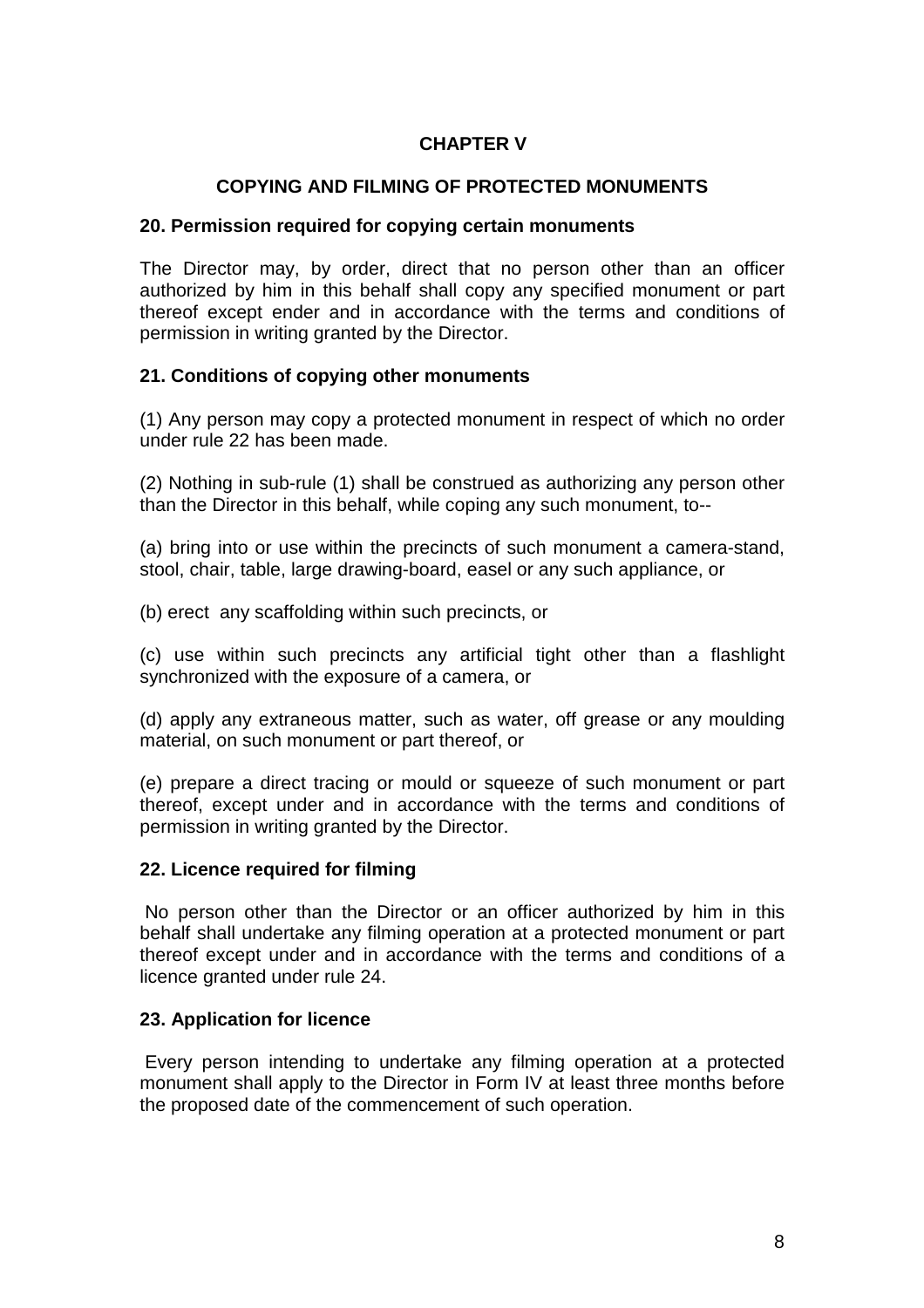#### **24. Grant or refusal of licence**

(1) on receipt of an application under rule 23, the Director may grant a licence or, if he is satisfied that the licence asked for should not be granted, may, for reasons to be recorded, refuse to grant a licence:

Provided that the Director shall not grant any licence to film the interior of any protected monuments, That is it say such part if any protected monument as is covered by a roof of any description, except when the film is for the purpose of education or of publicizing the monument ;

(2) Every licence granted under sub-rule (1) shall be in form V and be subject to the following conditions, namely:-

(a) the licence shall not be transferable and shall be valid for the period specified therein;

(b) nothing shall be done by the licensee or any member of his party which has, or may have, the effect of exposing any part of the monument or attached lawn or garden to the risk of damage;

(c) the filming operation shall be restricted to that part of the monument in respect of which the licence has been granted;

(d) no extraneous matter, such as water, oil, grease or the like shall be applied on any part of the monument;

(e) the generating plant for electric power, wherever required, shall be placed away from the monument or the attached lawns or garden;

(f) the filming operation shall not obstruct or hamper the movement of persons who may lawfully be within the precincts of the monument; and

(g) any other condition which the Director may specify in the licence.

#### **25. Cancellation of licence**

The Director, after giving notice to the licensee, may cancel a licence granted under rule 24 if he is satisfied that any if its conditions has been violated.

#### **26. Appeal**

Any person aggrieved by an order of the Director made under rule 24 or rule 25 may prefer an appeal to the Government and the decision of the Government on such appeal shall be final.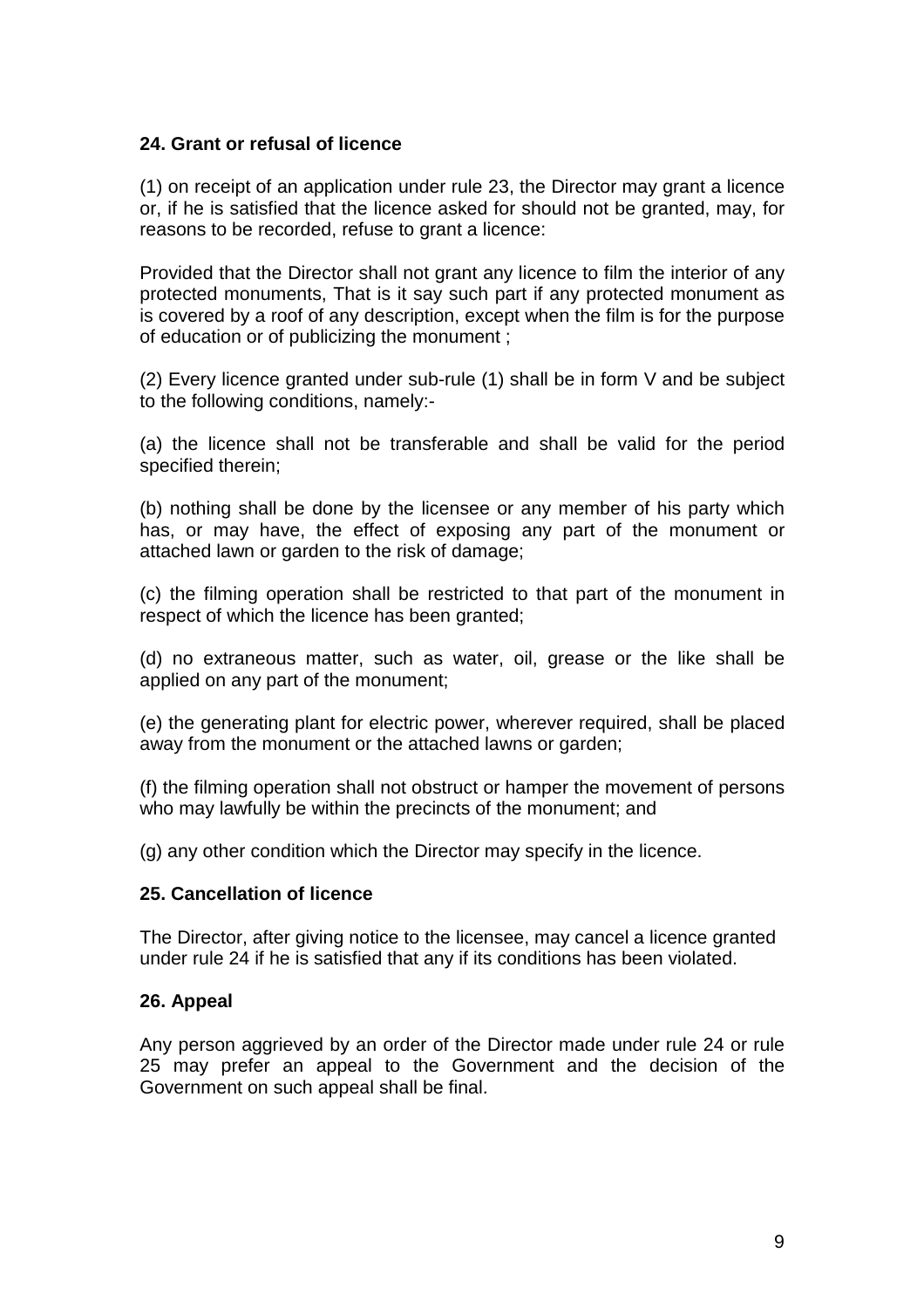### **27. Certain rules not affected**

Nothing in rule 21 and no provision of a permission granted under rule 20 or a licence granted under rule 24 shall affect the operation or rules 3,4,5and 6 .

### **28. Penalty**

Whoever copies or films any protected monument or does any other act in contravention of any provision of this chapter or of any permission or licence granted thereunder shall be punishable with fine which may extend to five hundred rupees.

## **CHAPTER VI**

#### **MISCELLANEOUS**

#### **29. Manner of preferring an appeal**

(1) Every appeal to the Government under the Act, or under these rules shall be in writing and shall be preferred within one month of the date of receipt of the order appealed against.

(2) Every such appeal shall be accompanied by a copy of the order appealed against.

#### **30. Service of order and notices**

Every order or notice made or issued under the Act or these rules shall -

(a) in the case of any order or notice of a general nature or affecting a class of persons, be published in the Official Gazette ; and

(b) In the case if any order in notice affecting a corporation or firm, be served in the manner provided for the service or summons in rule 2 of order XXIX or rule 3 of order XXX, as the case may be, in the First Schedule to the Code of Civil Procedure, 1908; and

(c) in the case of any order or notice of a general nature or affecting an individual person, be served on such person-

(i) by delivering or tendering it to the person concerned, or

(ii) if it cannot be so delivered or tendered, by delivering or tendering it to any adult male member of the family of such person or by affixing a copy thereof on the outer door or some conspicuous part of the premises in which that person is known to have last resided or carried on business or personally worked for gain, or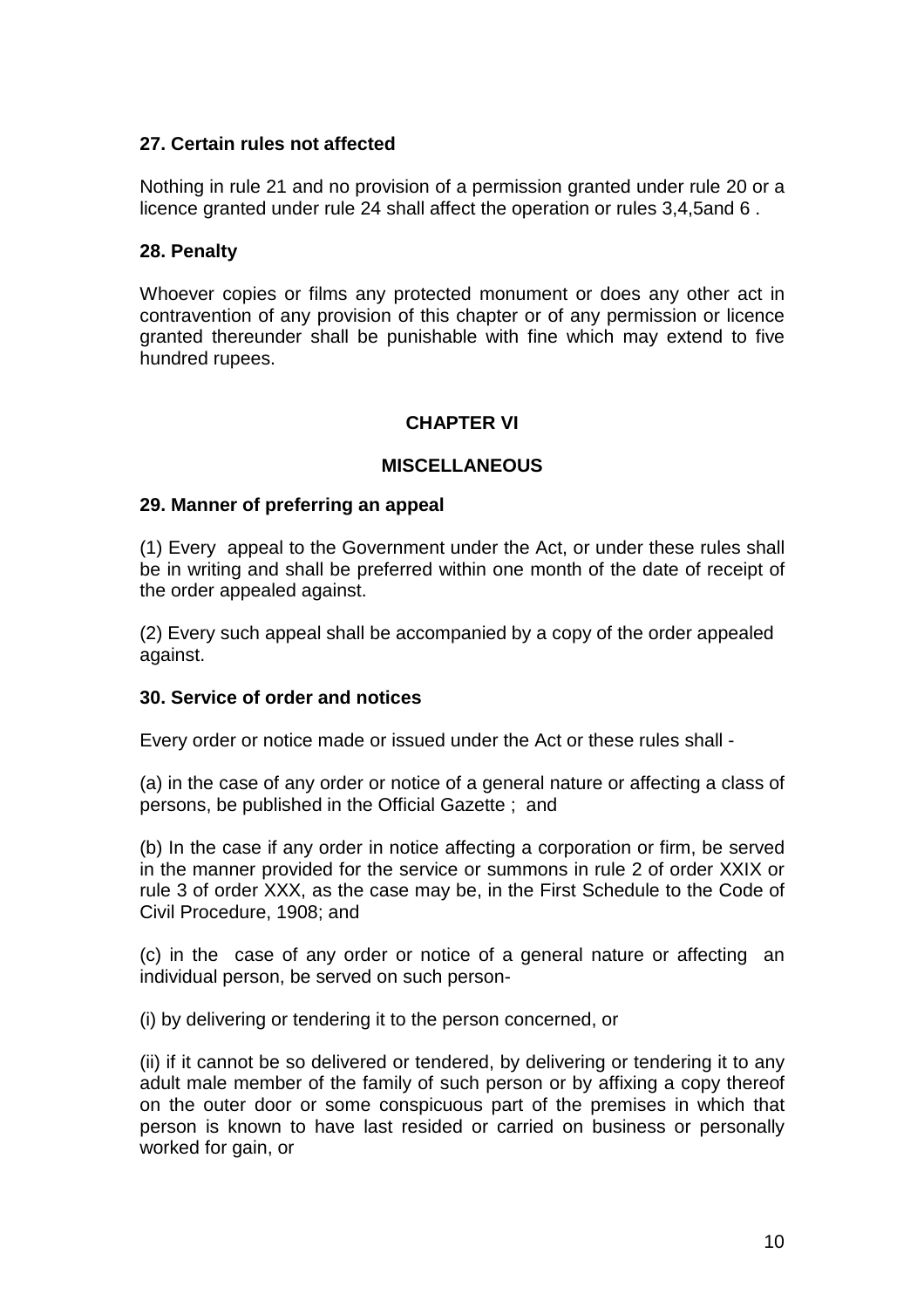(iii) by sending it by registered post, acknowledgment due.

#### **31. Repeal and savings**

Rules made under—

(i) The Ancient Monuments Preservation Act, 1904 (Central Act VII of 1964) as in force in the State of Mysore;

(ii) The Ancient Monuments Preservation Act, 1337F (Hyderabad Act VIII of 1337 Fasli) as in force in the Hyderabad Area; and

(iii) The Mysore Ancient Monuments Preservation Act, 1925 (Mysore Act 9 of 1925), as in force in the Mysore Area;

And any other rules in force in any area of the State in so far as such rules relate to matters covered by these rules are hereby repealed:

Provided that such repeal shall not affect—

(a) anything done or any action taken under the repealed rules; or

(b) any right privilege, obligation or liability acquired, accrued or incurred under the repealed rules ; or

(c) any penalty , forfeiture or punishment incurred in respect of any offence committed against any of the repealed rules; or

(d) any investigation, legal proceeding or remedy in respect of any such right, privilege, obligation, liability, penalty, forfeiture or punishment as aforesaid;

and any such investigation, legal proceeding or remedy may be instituted, continued or enforced, and any such penalty, forfeiture or punishment may be imposed, as if the said rules had not been repealed.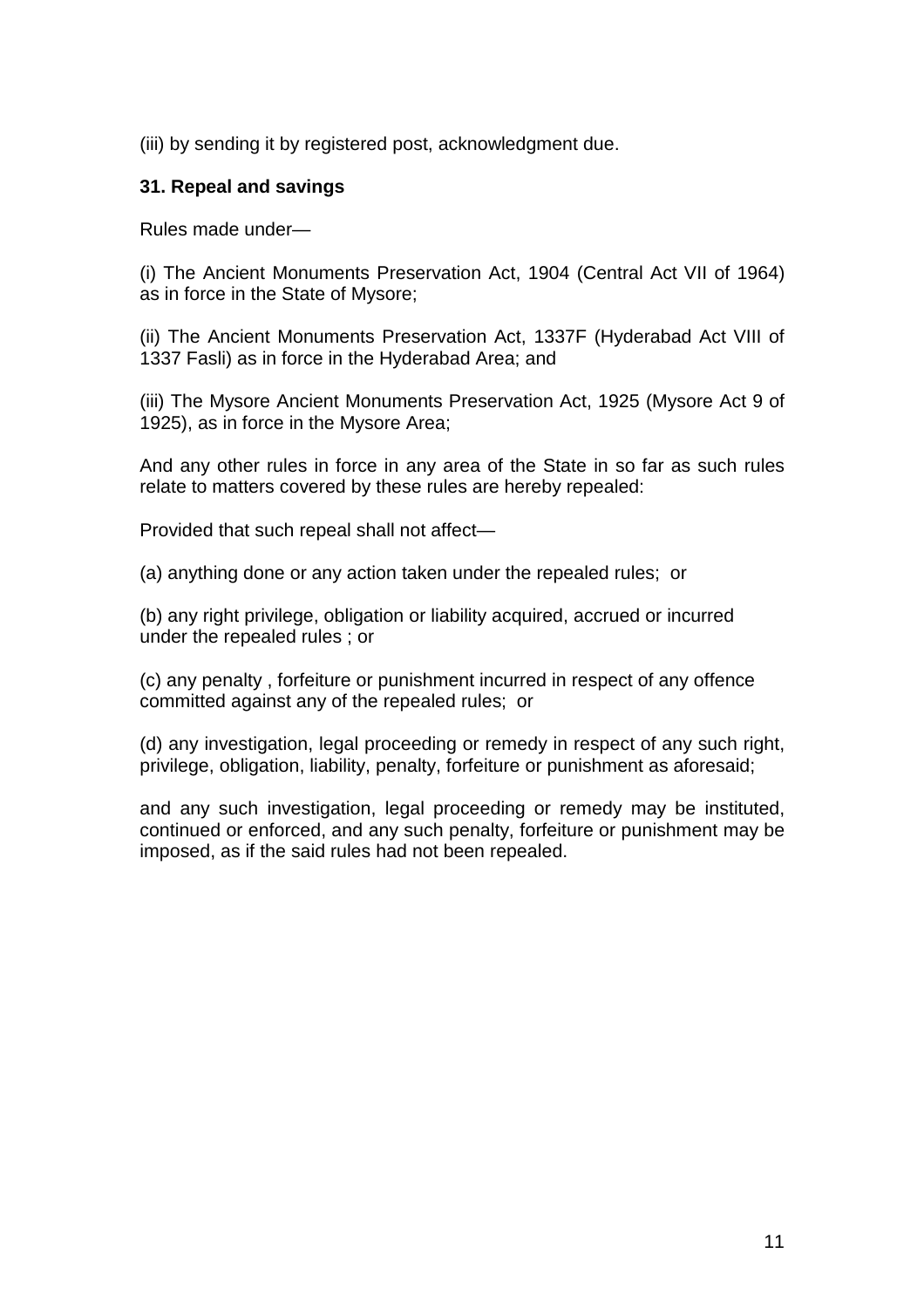## **SCHEDULE**

## **FORM I**

# **Application for Moving of Antiquities**.

(See Rule 8)

1. Name and address of applicant

(If the application is on behalf of an organization, the name thereof should be given)

2. Name of the place from which antiquities are to be moved **Locality Taluk District** 

- 3. Description of antiquities proposed to be moved. (Photographs showing details of the antiquities should be attached).
- 4. Approximate date of the moving.
- 5. Purpose of moving
- 6. Whether the antiquities or any of them are objects or worship.

I declare that the above information is correct.

Seal of the Organisation

Signature of the applicant.

(If the application is on behalf of of an organization, the signature should be that of the head of that organisation)

**Station** Date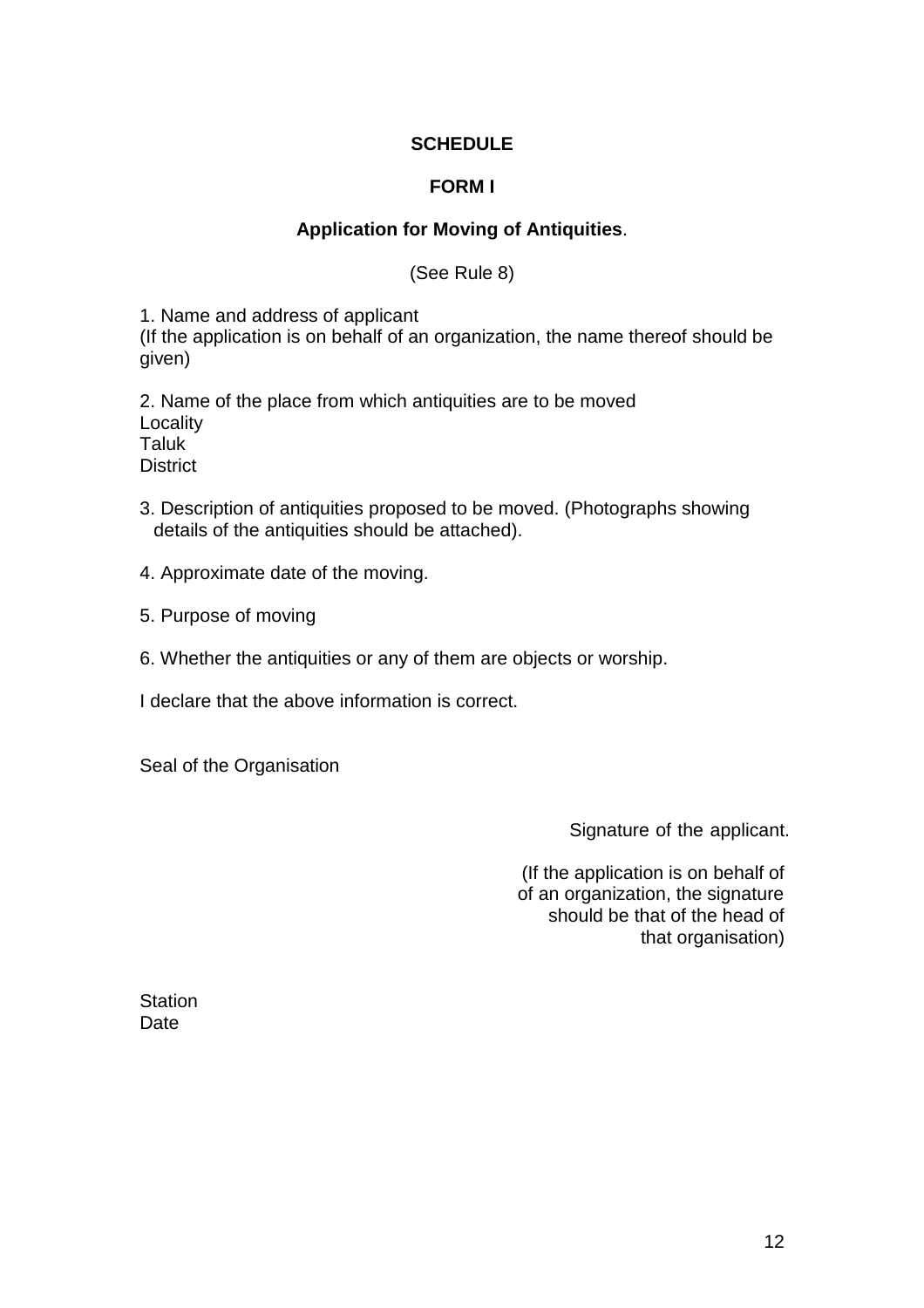## **FORM II**

#### (See rule 14)

### **Application for Licence for Mining Operation /construction within a Regulated Area.**

1. Name and address of applicant (If the application is on behalf of an organization, the name thereof should be given).

2. Name of the monument near or adjoining which the regulated area is situated.

Locality Taluk **District** 

3. Nature and details of the reposed mining operation /Construction in respect of which permission is sought.

(In the case of mining operation, a site-plan in triplicate showing in red outline the extension of the operation in relation to the monument and the regulated area should be attached; and the details regarding the depth down to which the operations to be carried out, the mode of the operation, the method of the muffling of sound, the kind and charge of blasting material and the depth and number of blast-holes to be fired at a time should be specified).

(In the case of construction, a site-plan in triplicate showing in red outline the location of the building in relation to the monument and the regulated area and the plan and elevation of the building should be attached; and the colour, external appearance and method of the screening of the building and depth down to which the soil will be excavated for the appurtenances of the building should be specified).

4. Purpose of proposed mining operation/construction.

5. Approximate duration and date of commencement of the proposed mining operation/construction.

I declare that the above information is correct. I also undertake to observe the provisions of the Mysore Ancient and Historical Monuments and Archeological Sites and Remains Act.1961, and the rules made thereunder.

**Station** Seal of the organization Date

Signature of the applicant.

(If the application is on behalf of an organization, the signature should be that of the head of that organization).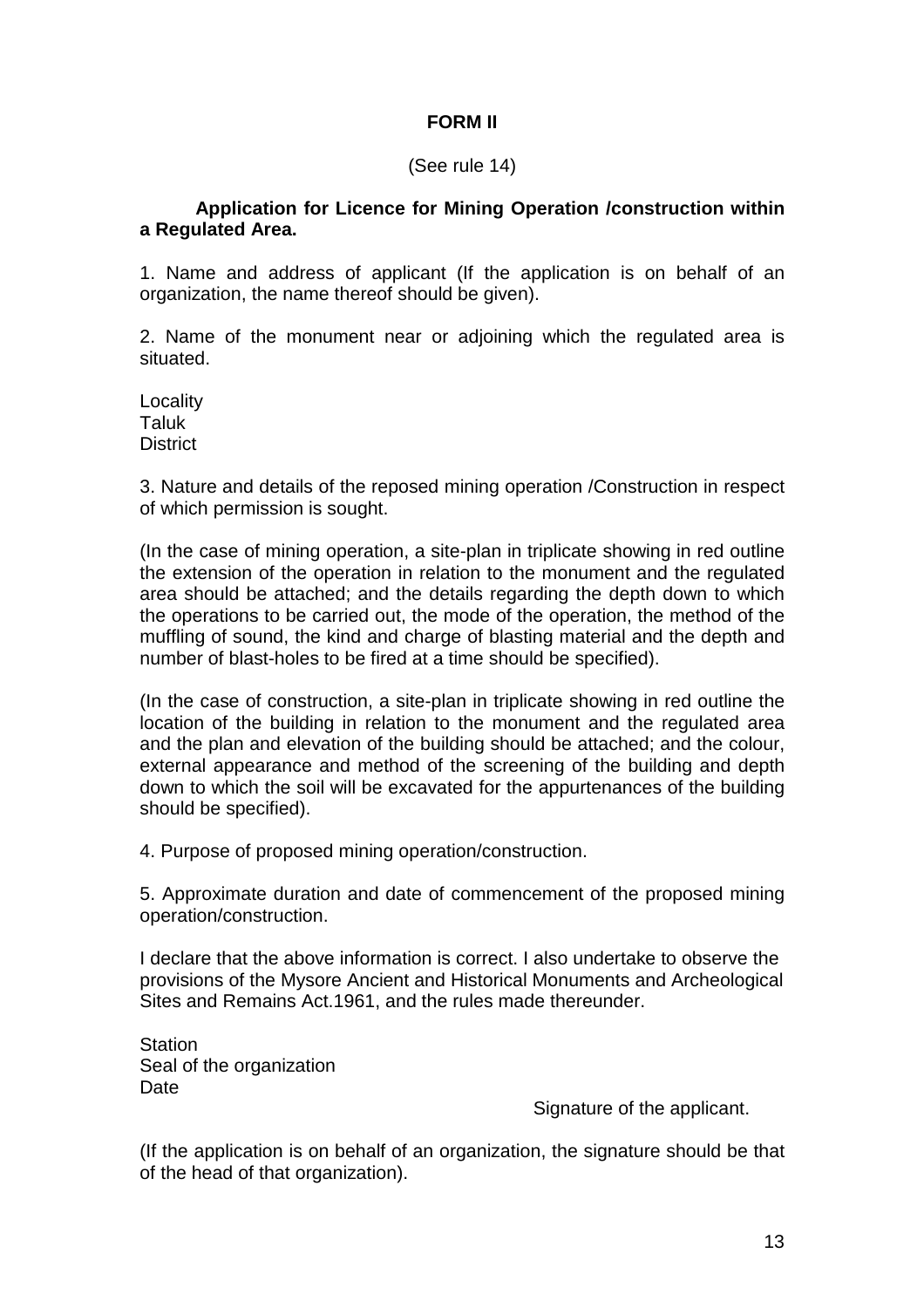## **FORM III**

## [See Rule 15(2)]

### **Licence for Mining operation / Construction within a Regulated Area**

Whereas of thas applied for a licence for in the regulated area near or adjoining\_\_\_\_\_\_\_\_\_\_at \_\_\_\_\_\_\_\_\_\_Taluk District and has undertaken to observe the provisions of the Mysore Ancient and Historical Monuments and Archaeological Sites and Remains Act, 1961 and the Rules made thereunder.

I, \_\_\_\_\_\_\_\_\_\_Director of Archaeology in Mysore do hereby grant this licence under sub-rule (2) of Rule 15 of the said Rules to the said \_\_\_\_\_\_\_\_\_\_ in the area indicated in red outline on the paln attached hereto.

This licence is granted subject to the provision of the said Act and Rules and is further subject to the following conditions, namely :-

The licence is not transferable. It shall be valid for \_\_\_\_\_\_\_\_\_\_commencing with day of 19

Station.

**Date** 

Seal of the Department of Archaeology of the Government of Mysore.

Signature of the Director of Archaeology in Mysore.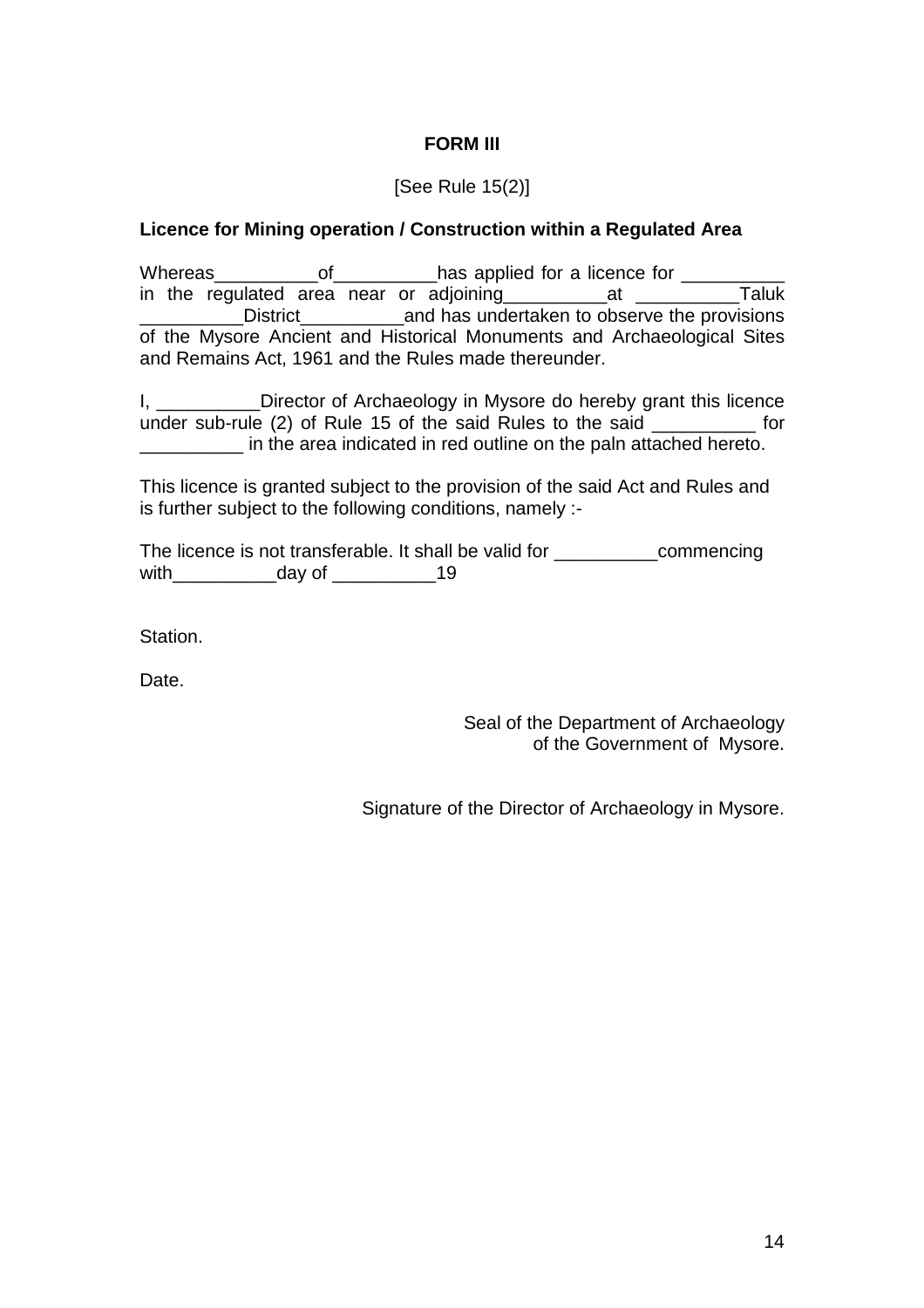### **FORM IV**

#### (See rule 28)

#### **Application for licence for Filming Operation at a Protected Monument**.

1. Name and address of applicant (If the application is on behalf of an organization, the name thereof should be given)

2. Name of the monument at which the proposed filming operation to be carried out

Locality Taluk **District** 

3. Part of the monument proposed to be filmed

4. Nature and purpose of the proposed filming operation and the context in which the monument is proposed to be filmed (relevant extract of the script should be attached in triplicate and details of the scenes to be filmed should be furnished

5. Number of persons in the cast

6. Approximate duration and sate of commencement of proposed filming operation

I declare that the above information is correct. I also undertake to observe the provisions of the Mysore Ancient and Historical Monuments and Archaeological Sites and Remains Act, 1961, and the Rules made thereunder.

**Station** 

**Date** 

Seal of the Organisation

Signature of the Applicant.

(If the application is on behalf of an organization, the signature should be that of the head of the organisation).